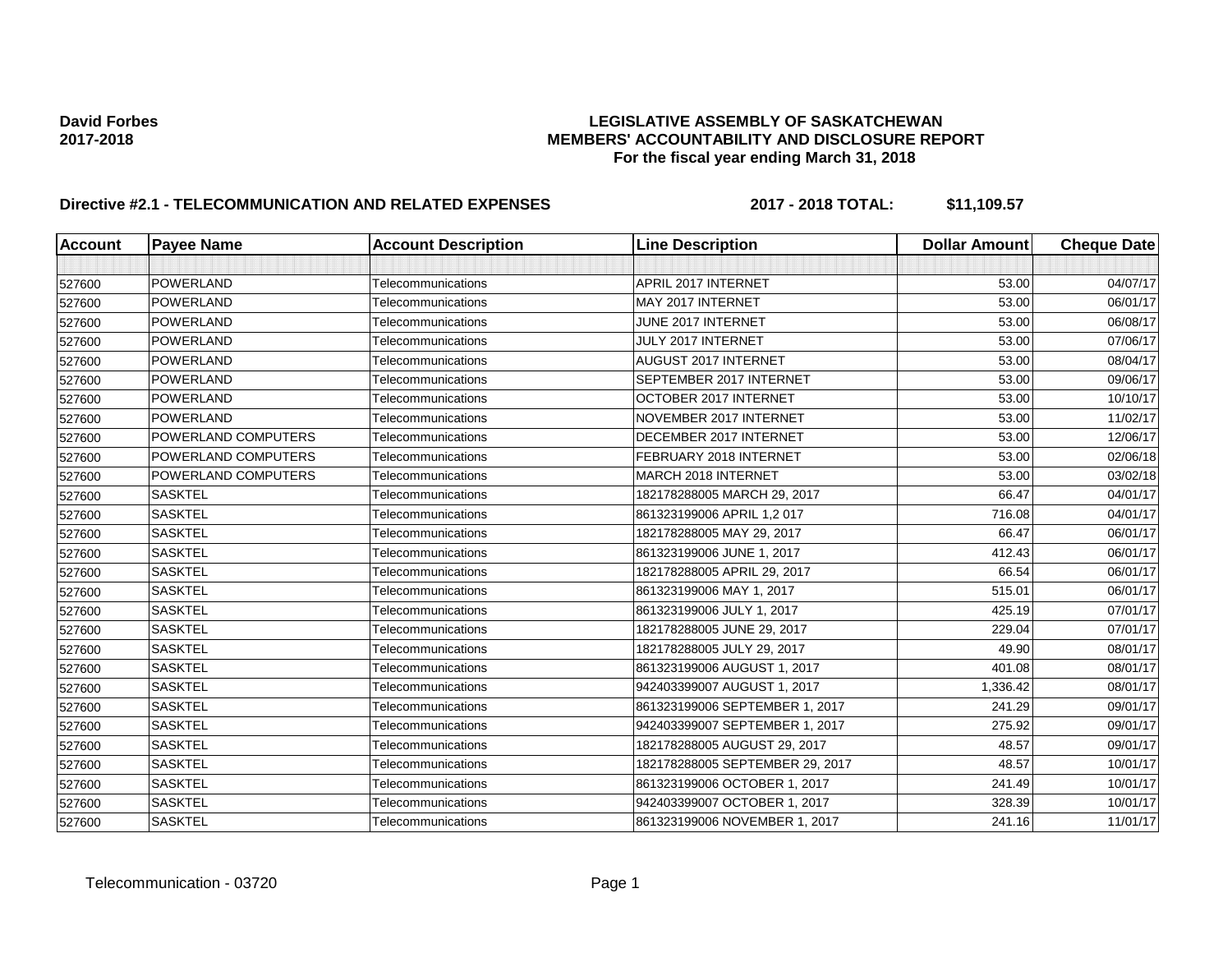## **David Forbes LEGISLATIVE ASSEMBLY OF SASKATCHEWAN 2017-2018 MEMBERS' ACCOUNTABILITY AND DISCLOSURE REPORT For the fiscal year ending March 31, 2018**

# **Directive #2.1 - TELECOMMUNICATION AND RELATED EXPENSES 2017 - 2018 TOTAL: \$11,109.57**

| <b>Account</b> | <b>Payee Name</b>        | <b>Account Description</b> | <b>Line Description</b>                | <b>Dollar Amount</b> | <b>Cheque Date</b> |
|----------------|--------------------------|----------------------------|----------------------------------------|----------------------|--------------------|
|                |                          |                            |                                        |                      |                    |
| 527600         | <b>SASKTEL</b>           | Telecommunications         | 942403399007 NOVEMBER 1, 2017          | 270.87               | 11/01/17           |
| 527600         | <b>SASKTEL</b>           | Telecommunications         | 182178288005 OCTOBER 29, 2017          | 48.57                | 11/01/17           |
| 527600         | <b>SASKTEL</b>           | Telecommunications         | 861323199006 DECEMBER 1, 2017          | 241.18               | 12/01/17           |
| 527600         | <b>SASKTEL</b>           | Telecommunications         | 942403399007 DECEMBER 1, 2017          | 271.68               | 12/01/17           |
| 527600         | <b>SASKTEL</b>           | Telecommunications         | 182178288005 NOVEMBER 29, 2017         | 48.57                | 12/01/17           |
| 527600         | <b>SASKTEL</b>           | Telecommunications         | 182178288005 DECEMBER 29, 2017         | 48.57                | 01/01/18           |
| 527600         | <b>SASKTEL</b>           | Telecommunications         | 942403399007 JANUARY 1, 2018           | 271.71               | 01/01/18           |
| 527600         | <b>SASKTEL</b>           | Telecommunications         | 861323199006 JANUARY 1, 2018           | 241.18               | 01/01/18           |
| 527600         | <b>SASKTEL</b>           | Telecommunications         | 861323199006 FEBRUARY 1, 2018          | 268.67               | 02/01/18           |
| 527600         | <b>SASKTEL</b>           | Telecommunications         | 942403399007 FEBRUARY 1, 2018          | 236.02               | 02/01/18           |
| 527600         | <b>SASKTEL</b>           | Telecommunications         | 182178288005 JANUARY 29, 2018          | 292.94               | 02/01/18           |
| 527600         | <b>SASKTEL</b>           | Telecommunications         | RTV - D. FORBES - PERSONAL USE         | (76.00)              | 02/22/18           |
| 527600         | <b>SASKTEL</b>           | Telecommunications         | 182178288005 FEBRUARY 28, 2018         | 48.91                | 03/01/18           |
| 527600         | <b>SASKTEL</b>           | Telecommunications         | 942403399007 MARCH 1, 2018             | 239.51               | 03/01/18           |
| 527600         | <b>SASKTEL</b>           | Telecommunications         | 861323199006 MARCH 1, 2018             | 278.62               | 03/01/18           |
| 527600         | <b>SASKTEL</b>           | Telecommunications         | RTV - D. FORBES - PERSONAL USE         | (158.55)             | 03/28/18           |
| 527600         | <b>SASKTEL</b>           | Telecommunications         | 182178288005 MARCH 29, 2018            | 48.91                | 03/29/18           |
| 527600         | VARIAL TECHNOLOGIES INC. | Telecommunications         | HOSTING/DOMAIN RENEWAL                 | 134.26               | 04/01/17           |
| 527600         | VARIAL TECHNOLOGIES INC. | Telecommunications         | <b>WEBHOSTING &amp; DOMAIN RENEWAL</b> | 137.66               | 03/01/18           |
| 530600         | <b>SASKTEL</b>           | Placement - Tender Ads     | 861323199006 APRIL 1,2 017             | 87.40                | 04/01/17           |
| 530600         | <b>SASKTEL</b>           | Placement - Tender Ads     | 861323199006 JUNE 1, 2017              | 87.40                | 06/01/17           |
| 530600         | <b>SASKTEL</b>           | Placement - Tender Ads     | 861323199006 MAY 1, 2017               | 87.40                | 06/01/17           |
| 530600         | <b>SASKTEL</b>           | Placement - Tender Ads     | 861323199006 JULY 1, 2017              | 87.40                | 07/01/17           |
| 530600         | <b>SASKTEL</b>           | Placement - Tender Ads     | 942403399007 AUGUST 1, 2017            | 87.40                | 08/01/17           |
| 530600         | <b>SASKTEL</b>           | Placement - Tender Ads     | 942403399007 SEPTEMBER 1, 2017         | 87.40                | 09/01/17           |
| 530600         | <b>SASKTEL</b>           | Placement - Tender Ads     | 942403399007 OCTOBER 1, 2017           | 87.40                | 10/01/17           |
| 530600         | <b>SASKTEL</b>           | Placement - Tender Ads     | 942403399007 NOVEMBER 1, 2017          | 87.40                | 11/01/17           |
| 530600         | <b>SASKTEL</b>           | Placement - Tender Ads     | 942403399007 DECEMBER 1, 2017          | 87.40                | 12/01/17           |
| 530600         | <b>SASKTEL</b>           | Placement - Tender Ads     | 942403399007 JANUARY 1, 2018           | 87.40                | 01/01/18           |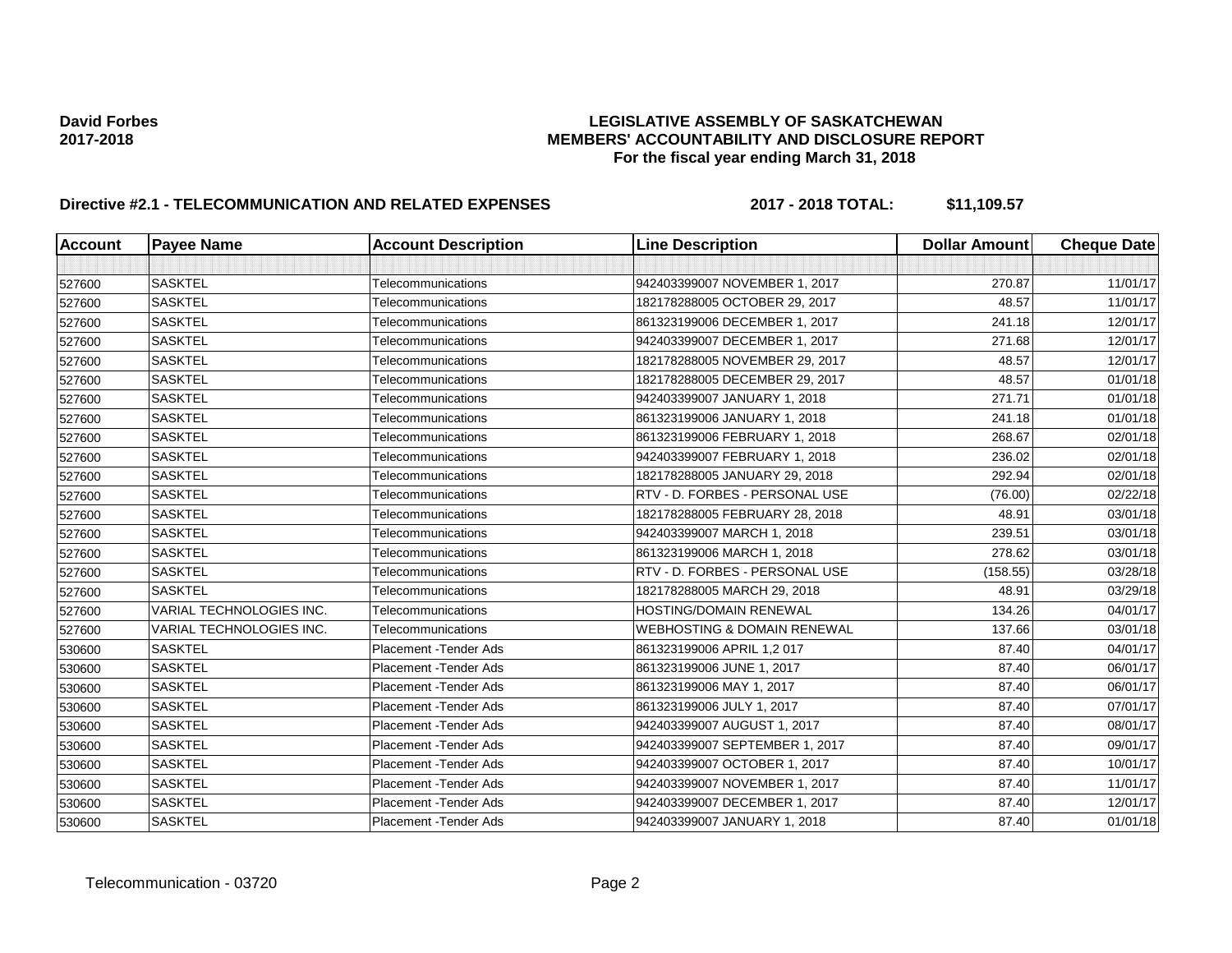## **David Forbes LEGISLATIVE ASSEMBLY OF SASKATCHEWAN 2017-2018 MEMBERS' ACCOUNTABILITY AND DISCLOSURE REPORT For the fiscal year ending March 31, 2018**

# **Directive #2.1 - TELECOMMUNICATION AND RELATED EXPENSES 2017 - 2018 TOTAL: \$11,109.57**

| <b>IAccount</b> | <b>Pavee Name</b>                                                   | <b>IAccount Description</b> | <b>ILine Description</b>               | Dollar Amount | <b>Cheque Datel</b> |
|-----------------|---------------------------------------------------------------------|-----------------------------|----------------------------------------|---------------|---------------------|
|                 |                                                                     |                             |                                        |               |                     |
| 530600          | <b>SASKTEL</b>                                                      | Placement - Tender Ads      | 942403399007 FEBRUARY 1, 2018          | 87.40         | 02/01/18            |
| 530600          | <b>SASKTEL</b>                                                      | Placement - Tender Ads      | 942403399007 MARCH 1, 2018             | 87.40         | 03/01/18            |
| 555000          | CAN-COM SATELLITE & CELLULAR   Other Material and Supplies          |                             | <b>IPHONE 7 PLUS &amp; ACCESSORIES</b> | 153.68        | 06/02/17            |
| 565200          | CAN-COM SATELLITE & CELLULAR   Office Furniture and Equipment - Exp |                             | <b>IPHONE 7 PLUS &amp; ACCESSORIES</b> | 720.79        | 06/02/17            |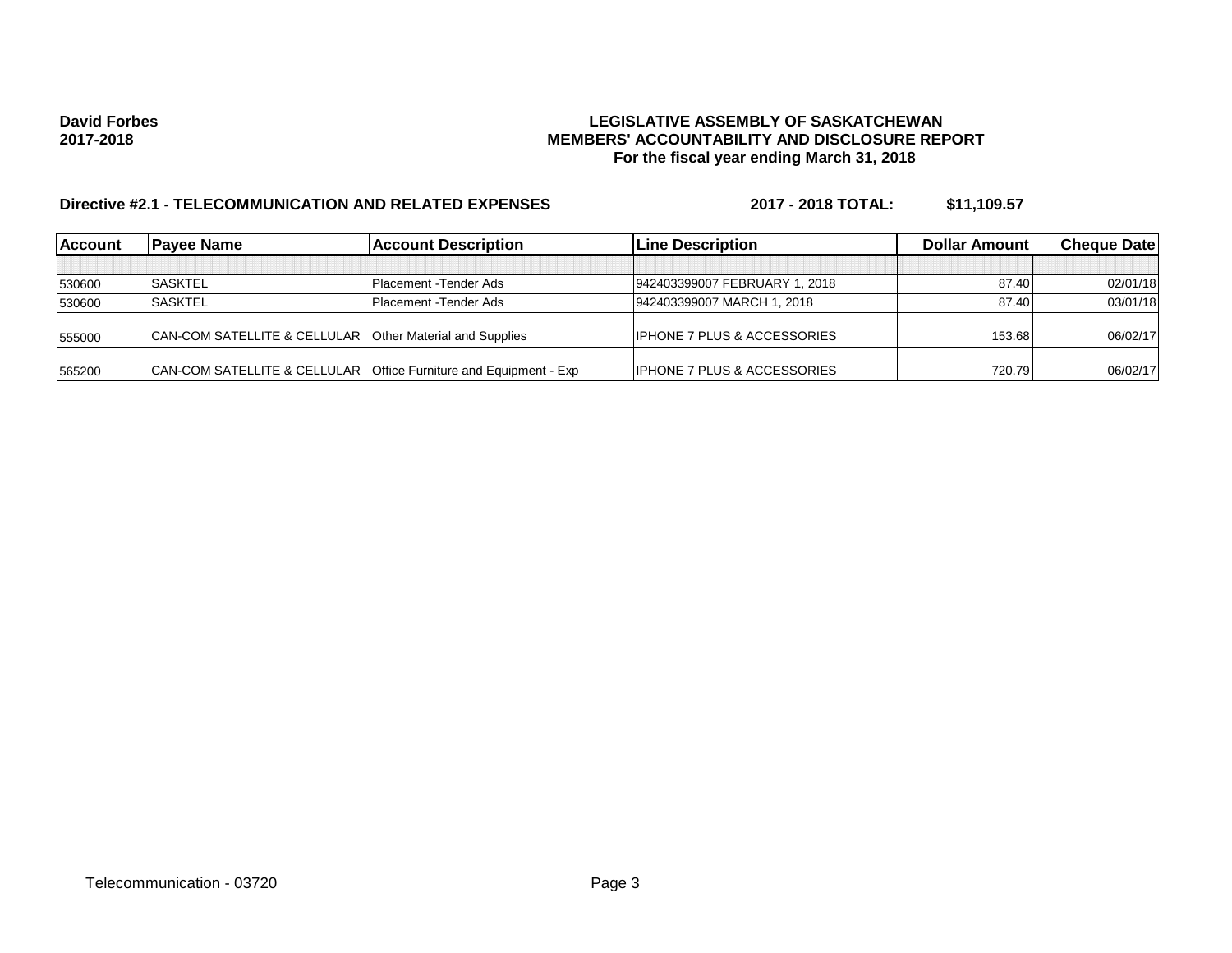## **LEGISLATIVE ASSEMBLY OF SASKATCHEWAN MEMBERS' ACCOUNTABILITY AND DISCLOSURE REPORT For the fiscal year ending March 31, 2018**

## **Directive #3.1 - MLA TRAVEL AND LIVING EXPENSES 2017 - 2018 TOTAL: \$37,065.80**

| <b>Account</b> | <b>Payee Name</b> | <b>Account Description</b>  | <b>Line Description</b>                            | <b>Dollar Amount</b> | <b>Cheque Date</b> |
|----------------|-------------------|-----------------------------|----------------------------------------------------|----------------------|--------------------|
|                |                   |                             |                                                    |                      |                    |
|                |                   |                             | APRIL 2017 MLA REGINA                              |                      |                    |
| 541900         | FORBES, DAVID G.  | <b>Elected Rep - Travel</b> | <b>ACCOMMODATIONS</b>                              | 1,500.00             | 04/24/17           |
| 541900         | FORBES, DAVID G.  | <b>Elected Rep - Travel</b> | <b>MLA TRAVEL APRIL 1 - 13, 2017</b>               | 1,259.54             | 05/02/17           |
| 541900         | FORBES, DAVID G.  | <b>Elected Rep - Travel</b> | MLA TRAVEL APRIL 20 - 30, 2017                     | 870.31               | 05/02/17           |
|                |                   |                             | MAY 2017 MLA REGINA                                |                      |                    |
| 541900         | FORBES, DAVID G.  | <b>Elected Rep - Travel</b> | <b>ACCOMMODATIONS</b>                              | 1,550.00             | 05/25/17           |
| 541900         | FORBES, DAVID G.  | <b>Elected Rep - Travel</b> | MLA TRAVEL MAY 1 - 18, 2017                        | 1,447.19             | 06/02/17           |
| 541900         | FORBES, DAVID G.  | <b>Elected Rep - Travel</b> | MLA TRAVEL APRIL 10 - 13, 2017                     | 68.50                | 06/02/17           |
| 541900         | FORBES, DAVID G.  | <b>Elected Rep - Travel</b> | MLA TRAVEL MAY 20 - 31, 2017                       | 810.73               | 06/02/17           |
|                |                   |                             | JUNE 2017 MLA REGINA                               |                      |                    |
| 541900         | FORBES, DAVID G.  | <b>Elected Rep - Travel</b> | <b>ACCOMMODATION</b>                               | 1.500.00             | 06/28/17           |
| 541900         | FORBES. DAVID G.  | <b>Elected Rep - Travel</b> | MLA TRAVEL JUNE 3-28, 2017                         | 2.086.89             | 06/28/17           |
| 541900         | FORBES, DAVID G.  | <b>Elected Rep - Travel</b> | MLA TRAVEL JULY 11 - 26, 2017                      | 805.28               | 07/25/17           |
|                |                   |                             | JULY 2017 MLA REGINA                               |                      |                    |
| 541900         | FORBES, DAVID G.  | <b>Elected Rep - Travel</b> | <b>ACCOMMODATIONS</b>                              | 1,550.00             | 07/26/17           |
|                |                   |                             | AUGUST 2017 MLA REGINA                             |                      |                    |
| 541900         | FORBES, DAVID G.  | <b>Elected Rep - Travel</b> | <b>ACCOMMODATION</b>                               | 1,550.00             | 08/25/17           |
|                |                   |                             | MLA TRAVEL JULY 27 - SEPTEMBER 1,                  |                      |                    |
| 541900         | FORBES, DAVID G.  | <b>Elected Rep - Travel</b> | 2017                                               | 690.71               | 09/11/17           |
|                | FORBES, DAVID G.  | <b>Elected Rep - Travel</b> | SEPTEMBER 2017 MLA REGINA<br><b>ACCOMMODATIONS</b> | 1,500.00             | 09/22/17           |
| 541900         |                   |                             |                                                    |                      |                    |
| 541900         | FORBES, DAVID G.  | Elected Rep - Travel        | MLA TRAVEL SEPTEMBER 13-29, 2017                   | 1,156.19             | 10/02/17           |
| 541900         | FORBES, DAVID G.  | <b>Elected Rep - Travel</b> | OCTOBER 2017 MLA REGINA<br><b>ACCOMMODATIONS</b>   | 1,550.00             | 10/25/17           |
|                | FORBES, DAVID G.  | <b>Elected Rep - Travel</b> | MLA TRAVEL OCTOBER 1-29, 2017                      | 1,456.84             | 11/01/17           |
| 541900         |                   |                             | NOVEMBER 2017 MLA REGINA                           |                      |                    |
| 541900         | FORBES. DAVID G.  | <b>Elected Rep - Travel</b> | <b>ACCOMMODATION</b>                               | 1.500.00             | 11/23/17           |
| 541900         | FORBES, DAVID G.  | <b>Elected Rep - Travel</b> | MLA TRAVEL NOVEMBER 1-16, 2017                     | 1,258.09             | 12/04/17           |
| 541900         | FORBES, DAVID G.  | Elected Rep - Travel        | MLA TRAVEL NOVEMBER 19-30, 2017                    | 1,131.21             | 12/04/17           |
|                |                   |                             | DECEMBER 2017 MLA REGINA                           |                      |                    |
| 541900         | FORBES, DAVID G.  | <b>Elected Rep - Travel</b> | <b>ACCOMMODATION</b>                               | 1,550.00             | 12/15/17           |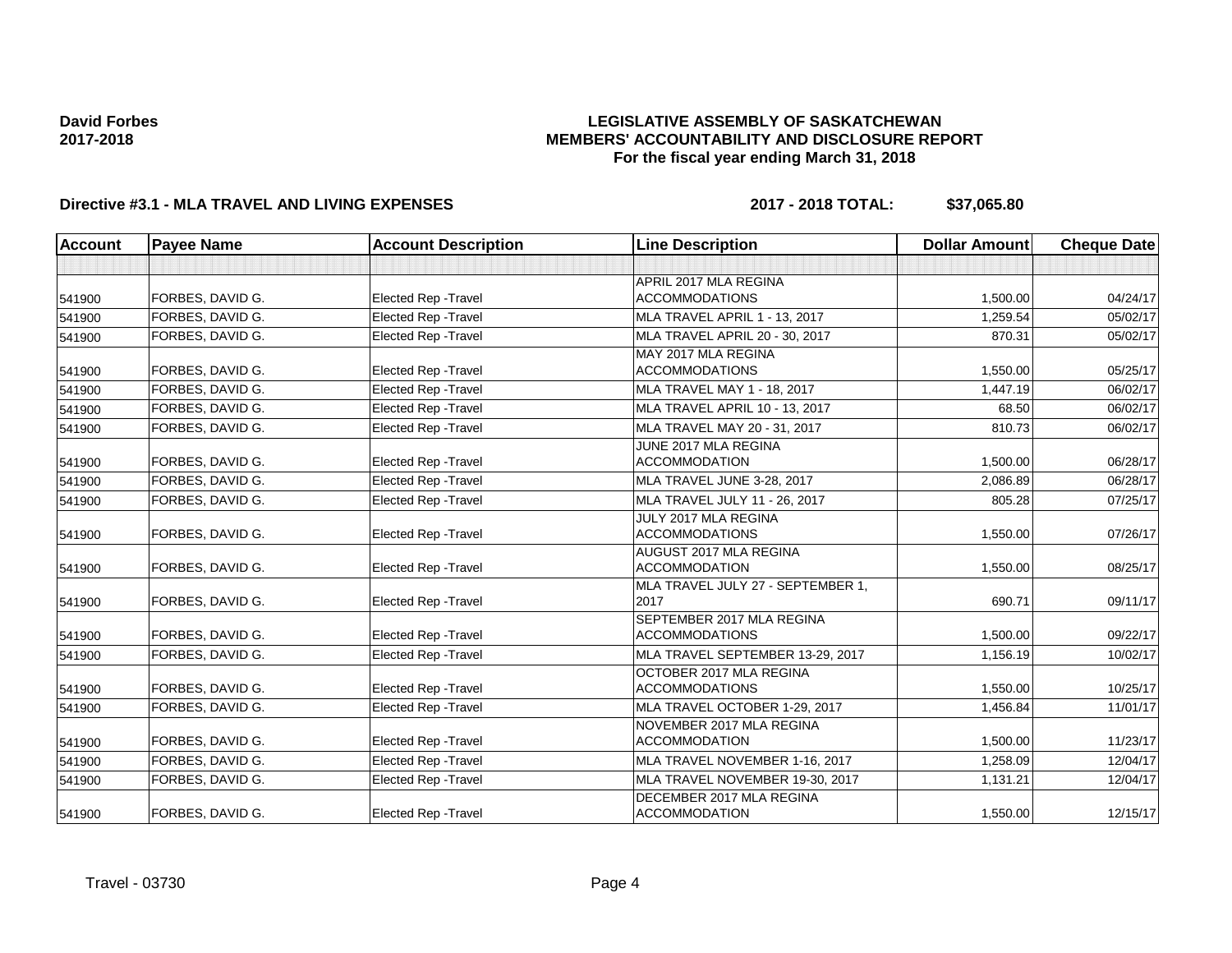### **LEGISLATIVE ASSEMBLY OF SASKATCHEWAN MEMBERS' ACCOUNTABILITY AND DISCLOSURE REPORT For the fiscal year ending March 31, 2018**

## **Directive #3.1 - MLA TRAVEL AND LIVING EXPENSES 2017 - 2018 TOTAL: \$37,065.80**

| <b>Account</b> | <b>Payee Name</b>       | <b>Account Description</b>  | <b>Line Description</b>         | <b>Dollar Amountl</b> | <b>Cheque Date</b> |
|----------------|-------------------------|-----------------------------|---------------------------------|-----------------------|--------------------|
|                |                         |                             |                                 |                       |                    |
| 541900         | FORBES, DAVID G.        | <b>Elected Rep - Travel</b> | MLA TRAVEL DECEMBER 3-22, 2017  | 970.80                | 12/22/17           |
|                |                         |                             | JANUARY 2018 MLA REGINA         |                       |                    |
| 541900         | FORBES, DAVID G.        | <b>Elected Rep - Travel</b> | <b>ACCOMMODATION</b>            | <b>.550.00</b>        | 01/24/18           |
| 541900         | FORBES, DAVID G.        | <b>Elected Rep - Travel</b> | MLA TRAVEL JANUARY 18-31, 2018  | .270.46               | 02/01/18           |
|                |                         |                             | <b>FEBRUARY 2018 MLA REGINA</b> |                       |                    |
| 541900         | FORBES, DAVID G.        | <b>Elected Rep - Travel</b> | <b>ACCOMMODATIONS</b>           | 1,400.00              | 02/21/18           |
| 541900         | FORBES, DAVID G.        | Elected Rep - Travel        | MLA TRAVEL FEBRUARY 1-27, 2018  | 1.206.31              | 03/01/18           |
|                |                         |                             | IMARCH 2018 MLA REGINA          |                       |                    |
| 541900         | FORBES, DAVID G.        | <b>Elected Rep - Travel</b> | <b>ACCOMMODATIONS</b>           | <b>1,550.00</b>       | 03/22/18           |
| 541900         | FORBES, DAVID G.        | Elected Rep - Travel        | MLA TRAVEL MARCH 24-29, 2018    | 555.93                | 03/29/18           |
| 541900         | <b>FORBES, DAVID G.</b> | <b>Elected Rep - Travel</b> | MLA TRAVEL MARCH 2-22, 2018     | 1,770.82              | 03/29/18           |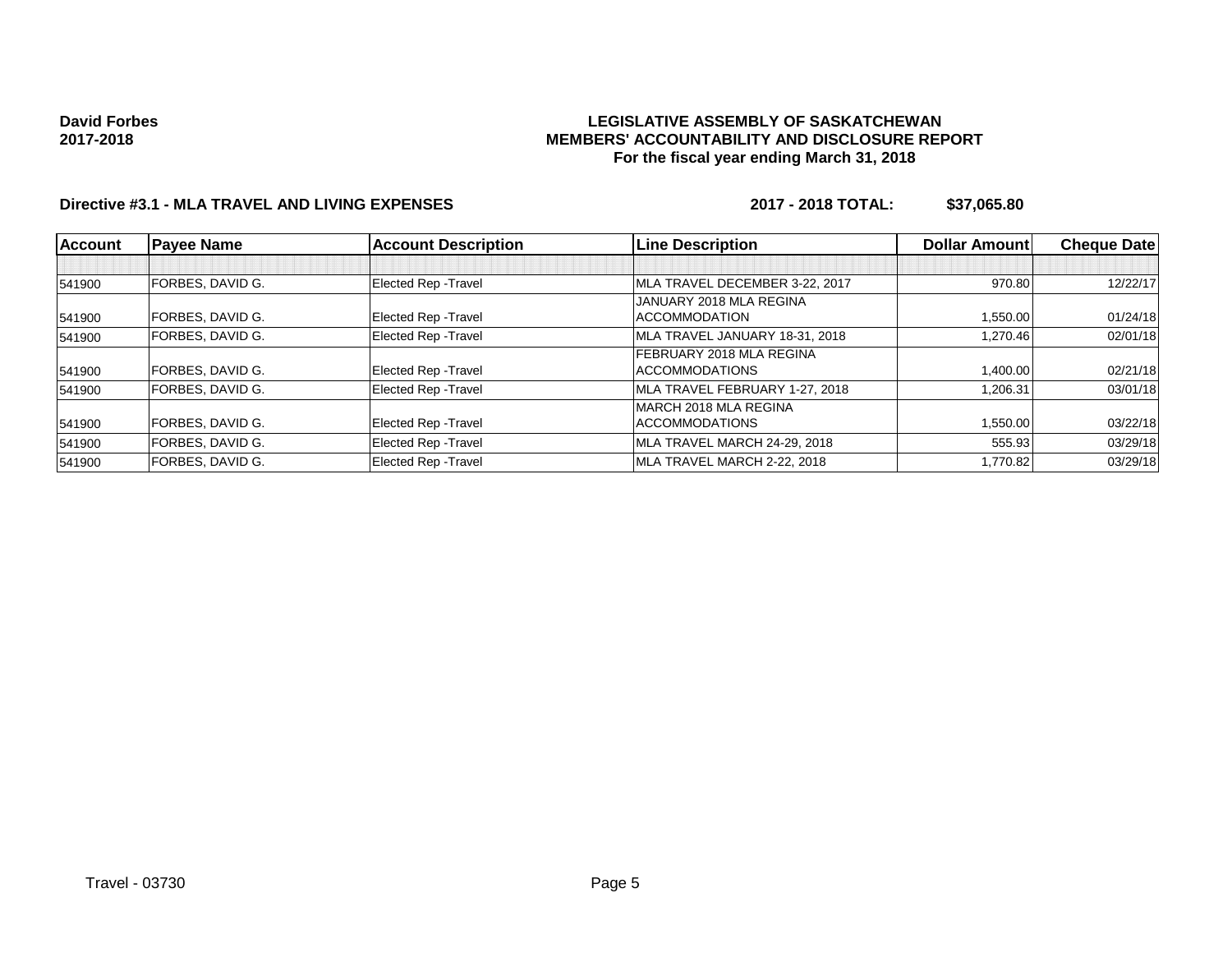## **LEGISLATIVE ASSEMBLY OF SASKATCHEWAN MEMBERS' ACCOUNTABILITY AND DISCLOSURE REPORT For the fiscal year ending March 31, 2018**

| <b>Account</b> | <b>Payee Name</b>                                   | <b>Account Description</b>                | <b>Line Description</b>                  | <b>Dollar Amount</b> | <b>Cheque Date</b> |
|----------------|-----------------------------------------------------|-------------------------------------------|------------------------------------------|----------------------|--------------------|
|                |                                                     |                                           |                                          |                      |                    |
| Account        | PAYEE NAME                                          | <b>Account Description</b>                | Line Description                         | <b>Dollar Amount</b> | Cheque Date        |
| 521372         | <b>BE PHOTOGRAPHY</b>                               | Photographer's Services                   | PHOTOGRAPHIC SERVICES                    | 189.00               | 04/06/17           |
| 522000         | <b>HELIOS HOLDINGS LTD</b>                          | Rent of Ground, Buildings and Other Space | APRIL 2017 MLA OFFICE RENT               | 1,615.00             | 04/01/17           |
| 522000         | HELIOS HOLDINGS LTD                                 | Rent of Ground, Buildings and Other Space | JULY 2017 MLA OFFICE RENT                | 1,615.00             | 06/28/17           |
| 522000         | <b>HELIOS HOLDINGS LTD</b>                          | Rent of Ground, Buildings and Other Space | JUNE 2017 MLA OFFICE RENT                | 1,615.00             | 06/28/17           |
| 522000         | <b>HELIOS HOLDINGS LTD</b>                          | Rent of Ground, Buildings and Other Space | MAY 2017 MLA OFFICE RENT                 | 1,615.00             | 06/28/17           |
| 522000         | <b>HELIOS HOLDINGS LTD</b>                          | Rent of Ground, Buildings and Other Space | SEPTEMBER 2017 MLA OFFICE RENT           | 1,615.00             | 09/22/17           |
| 522000         | <b>HELIOS HOLDINGS LTD</b>                          | Rent of Ground, Buildings and Other Space | <b>AUGUST 2017 MLA OFFICE RENT</b>       | 1,615.00             | 09/22/17           |
| 522000         | <b>HELIOS HOLDINGS LTD</b>                          | Rent of Ground, Buildings and Other Space | NOVEMBER 2017 MLA OFFICE RENT            | 1,615.00             | 10/25/17           |
| 522000         | <b>HELIOS HOLDINGS LTD</b>                          | Rent of Ground, Buildings and Other Space | OCTOBER 2017 MLA OFFICE RENT             | 1,615.00             | 10/25/17           |
| 522000         | <b>HELIOS HOLDINGS LTD</b>                          | Rent of Ground, Buildings and Other Space | DECEMBER 2017 MLA OFFICE RENT            | 1,615.00             | 11/15/17           |
| 522000         | <b>HELIOS HOLDINGS LTD</b>                          | Rent of Ground, Buildings and Other Space | JANUARY 2018 MLA OFFICE RENT             | 1,615.00             | 02/01/18           |
| 522000         | <b>HELIOS HOLDINGS LTD</b>                          | Rent of Ground, Buildings and Other Space | FEBRUARY 2018 MLA OFFICE RENT            | 1,615.00             | 02/01/18           |
| 522000         | <b>HELIOS HOLDINGS LTD</b>                          | Rent of Ground, Buildings and Other Space | MARCH 2018 MLA OFFICE RENT               | 1,615.00             | 02/01/18           |
| 522200         | MINISTER OF FINANCE-MINISTRY<br>OF CENTRAL SERVICES | Rent of Photocopiers                      | PHOTOCOPIER SERVICE FEES FOR 2017-<br>18 | 100.00               | 12/01/17           |
| 522200         | <b>SUCCESS OFFICE SYSTEMS</b>                       | Rent of Photocopiers                      | <b>COPIER CHARGES</b>                    | 154.30               | 05/01/17           |
| 522200         | SUCCESS OFFICE SYSTEMS                              | Rent of Photocopiers                      | <b>COPIER CHARGES</b>                    | 132.28               | 06/01/17           |
| 522200         | <b>SUCCESS OFFICE SYSTEMS</b>                       | <b>Rent of Photocopiers</b>               | <b>COPIER CHARGES</b>                    | 8.17                 | 07/01/17           |
| 522200         | <b>SUCCESS OFFICE SYSTEMS</b>                       | Rent of Photocopiers                      | <b>COPIER CHARGES</b>                    | 167.10               | 07/01/17           |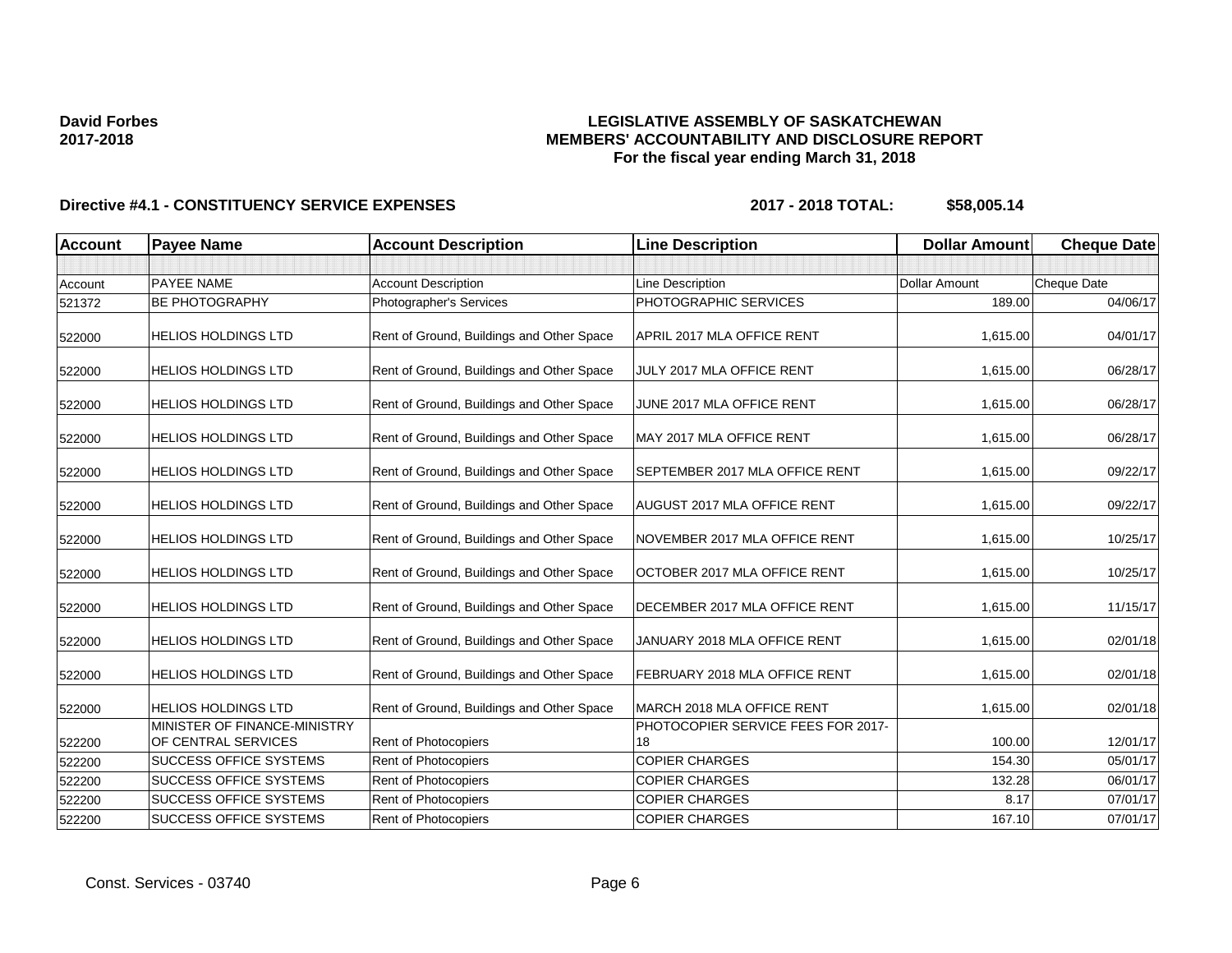## **LEGISLATIVE ASSEMBLY OF SASKATCHEWAN MEMBERS' ACCOUNTABILITY AND DISCLOSURE REPORT For the fiscal year ending March 31, 2018**

| <b>Account</b> | <b>Payee Name</b>             | <b>Account Description</b>          | <b>Line Description</b>        | <b>Dollar Amount</b> | <b>Cheque Date</b> |
|----------------|-------------------------------|-------------------------------------|--------------------------------|----------------------|--------------------|
|                |                               |                                     |                                |                      |                    |
| 522200         | TOSHIBA OF CANADA LTD.        | Rent of Photocopiers                | <b>COPIER CHARGES</b>          | 161.10               | 07/06/17           |
| 522200         | TOSHIBA OF CANADA LTD.        | Rent of Photocopiers                | <b>COPIER CHARGES</b>          | 161.10               | 08/04/17           |
| 522200         | TOSHIBA OF CANADA LTD.        | Rent of Photocopiers                | <b>COPIER CHARGES</b>          | 236.00               | 09/05/17           |
| 522200         | TOSHIBA OF CANADA LTD.        | Rent of Photocopiers                | <b>COPIER CHARGES</b>          | 212.43               | 10/06/17           |
| 522200         | TOSHIBA OF CANADA LTD.        | Rent of Photocopiers                | <b>COPIER CHARGES</b>          | 174.17               | 11/03/17           |
| 522200         | <b>TOSHIBA OF CANADA LTD.</b> | Rent of Photocopiers                | <b>COPIER CHARGES</b>          | 188.59               | 12/06/17           |
| 522200         | TOSHIBA OF CANADA LTD.        | Rent of Photocopiers                | <b>COPIER CHARGES</b>          | 210.81               | 01/05/18           |
| 522200         | <b>TOSHIBA OF CANADA LTD.</b> | Rent of Photocopiers                | <b>COPIER CHARGES</b>          | 177.42               | 02/02/18           |
| 522500         | COOKE AGENCIES LTD.           | <b>Insurance Premiums</b>           | OFFICE INSURANCE C081334823    | 578.76               | 12/08/17           |
| 522700         | SASKATOON, CITY OF            | Utilities - Electricity and Nat Gas | 101061134 APRIL 29, 2017       | 164.71               | 06/01/17           |
| 522700         | SASKATOON, CITY OF            | Utilities - Electricity and Nat Gas | 101061134 APR 29-MAY 29, 2017  | 161.56               | 06/01/17           |
| 522700         | SASKATOON, CITY OF            | Utilities - Electricity and Nat Gas | 101061134 JUN 29-JUL 29, 2017  | 189.88               | 08/01/17           |
| 522700         | SASKATOON, CITY OF            | Utilities - Electricity and Nat Gas | 101061134 MAY 29-JUN 29, 2017  | 189.60               | 08/01/17           |
| 522700         | SASKATOON, CITY OF            | Utilities - Electricity and Nat Gas | 101061134 AUGUST 29, 2017      | 176.62               | 09/01/17           |
| 522700         | SASKATOON, CITY OF            | Utilities - Electricity and Nat Gas | 101061134 AUG 29-SEP 29, 2017  | 165.78               | 10/01/17           |
| 522700         | SASKATOON, CITY OF            | Utilities - Electricity and Nat Gas | 101061134 SEP 29-OCT 29, 2017  | 151.40               | 11/01/17           |
| 522700         | SASKATOON, CITY OF            | Utilities - Electricity and Nat Gas | 101061134 OCT 29-NOV 29, 2017  | 177.36               | 12/01/17           |
| 522700         | SASKATOON, CITY OF            | Utilities - Electricity and Nat Gas | 101061134 NOV 29-DEC 29, 2017  | 172.18               | 01/01/18           |
| 522700         | SASKATOON, CITY OF            | Utilities - Electricity and Nat Gas | 101061134 DEC 29/17-JAN 29/18  | 173.14               | 02/01/18           |
| 522700         | SASKATOON, CITY OF            | Utilities - Electricity and Nat Gas | 101061134 JAN 29-FEB 28, 2018  | 179.10               | 03/01/18           |
| 522700         | SASKATOON, CITY OF            | Utilities - Electricity and Nat Gas | 101061134 FEB 28-MAR 29, 2018  | 182.04               | 03/29/18           |
| 522700         | SASKENERGY INCORPORATED       | Utilities - Electricity and Nat Gas | 91643100000 APRIL 10, 2017     | 81.84                | 04/10/17           |
| 522700         | SASKENERGY INCORPORATED       | Utilities - Electricity and Nat Gas | 91643100000 MAY 9, 2017        | 49.57                | 06/01/17           |
| 522700         | SASKENERGY INCORPORATED       | Utilities - Electricity and Nat Gas | 91643100000 JUNE 9, 2017       | 40.43                | 06/09/17           |
| 522700         | SASKENERGY INCORPORATED       | Utilities - Electricity and Nat Gas | 91643100000 JULY 11, 2017      | 41.04                | 07/11/17           |
| 522700         | SASKENERGY INCORPORATED       | Utilities - Electricity and Nat Gas | 91643100000 AUGUST 10, 2017    | 40.43                | 08/10/17           |
| 522700         | SASKENERGY INCORPORATED       | Utilities - Electricity and Nat Gas | 91643100000 SEPTEMBER 12, 2017 | 40.43                | 09/12/17           |
| 522700         | SASKENERGY INCORPORATED       | Utilities - Electricity and Nat Gas | 91643100000 OCTOBER 11, 2017   | 40.43                | 10/11/17           |
| 522700         | SASKENERGY INCORPORATED       | Utilities - Electricity and Nat Gas | 91643100000 NOVEMBER 9, 2017   | 91.11                | 11/09/17           |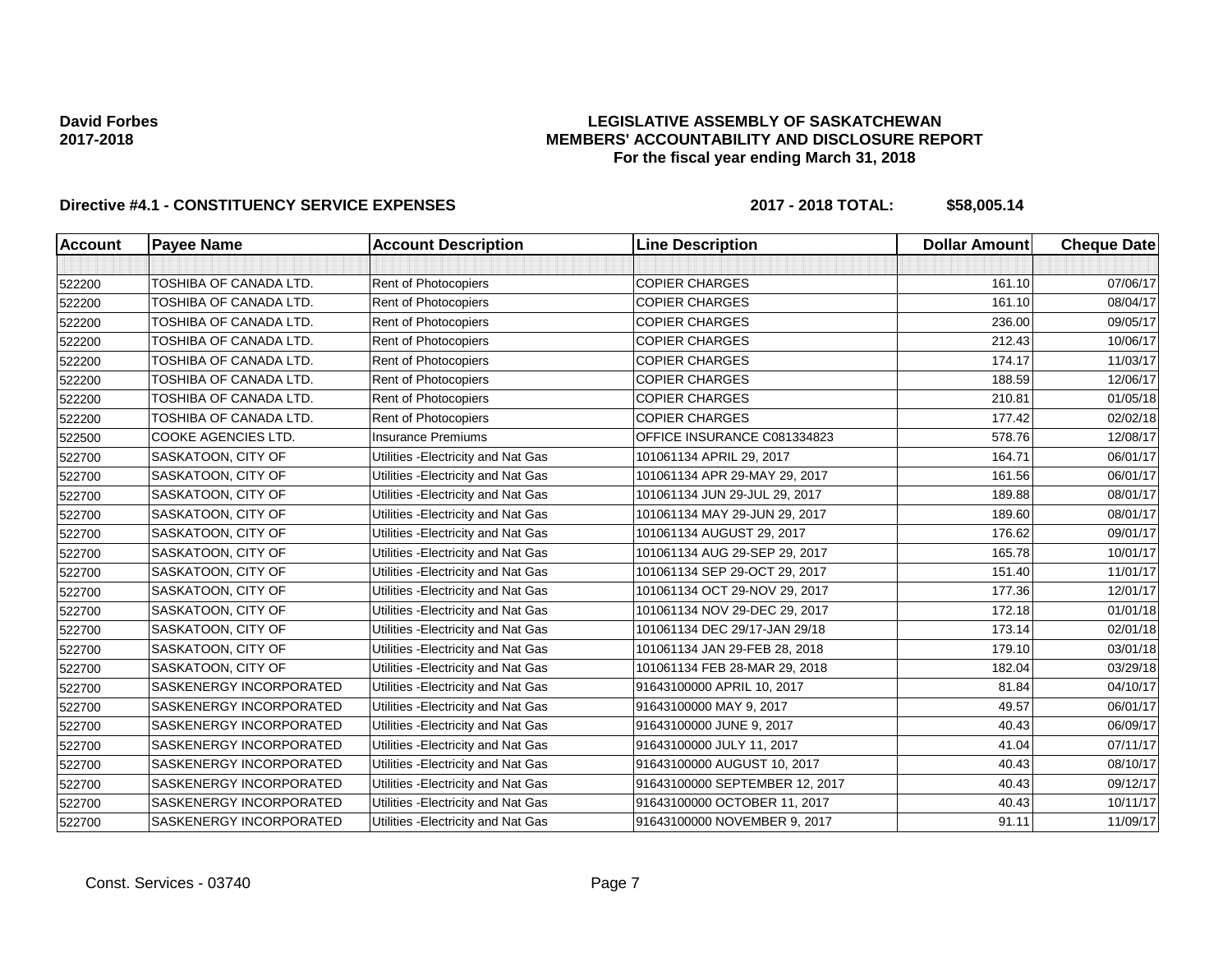## **LEGISLATIVE ASSEMBLY OF SASKATCHEWAN MEMBERS' ACCOUNTABILITY AND DISCLOSURE REPORT For the fiscal year ending March 31, 2018**

| <b>Account</b> | <b>Payee Name</b>                                   | <b>Account Description</b>           | <b>Line Description</b>                           | <b>Dollar Amount</b> | <b>Cheque Date</b> |
|----------------|-----------------------------------------------------|--------------------------------------|---------------------------------------------------|----------------------|--------------------|
|                |                                                     |                                      |                                                   |                      |                    |
| 522700         | SASKENERGY INCORPORATED                             | Utilities - Electricity and Nat Gas  | 91643100000 DECEMBER 8, 2017                      | 146.55               | 12/08/17           |
| 522700         | <b>SASKENERGY INCORPORATED</b>                      | Utilities - Electricity and Nat Gas  | 91643100000 JANUARY 10, 2018                      | 182.95               | 01/10/18           |
| 522700         | <b>SASKENERGY INCORPORATED</b>                      | Utilities - Electricity and Nat Gas  | 91643100000 FEBRUARY 8, 2018                      | 182.95               | 03/01/18           |
| 522700         | SASKENERGY INCORPORATED                             | Utilities - Electricity and Nat Gas  | 91643100000 MARCH 9, 2018                         | 178.01               | 03/09/18           |
| 524000         | <b>GLASS DOCTOR OF SASKATOON</b>                    | Repairs                              | <b>DOOR WINDOW REPAIR</b>                         | 1,630.47             | 09/19/17           |
| 524000         | <b>GLASS DOCTOR OF SASKATOON</b>                    | Repairs                              | RTV - DAVID FORBES - SGI DOOR<br><b>INSURANCE</b> | (1,630.47)           | 10/26/17           |
| 525000         | CHEP GOOD FOOD INC.                                 | Postal, Courier, Freight and Related | <b>CHRISTMAS CARDS</b>                            | 12.72                | 12/01/17           |
| 525000         | FORBES, DAVID G.                                    | Postal, Courier, Freight and Related | <b>REIMB: POSTAGE</b>                             | 89.25                | 09/01/17           |
| 525000         | FORBES, DAVID G.                                    | Postal, Courier, Freight and Related | <b>REIMB: POSTAGE</b>                             | 335.76               | 11/17/17           |
| 525000         | FORBES, DAVID G.                                    | Postal, Courier, Freight and Related | <b>REIMB: POSTAGE</b>                             | 446.25               | 03/23/18           |
| 525000         | MINISTER OF FINANCE-MINISTRY<br>OF CENTRAL SERVICES | Postal, Courier, Freight and Related | APRIL 2017 MAIL SERVICE                           | 40.97                | 06/09/17           |
| 525000         | MINISTER OF FINANCE-MINISTRY<br>OF CENTRAL SERVICES | Postal, Courier, Freight and Related | MAY 2017 MAIL SERVICES                            | 40.97                | 07/05/17           |
| 525000         | MINISTER OF FINANCE-MINISTRY<br>OF CENTRAL SERVICES | Postal, Courier, Freight and Related | JUNE 2017 MAIL SERVICES                           | 41.00                | 08/01/17           |
| 525000         | MINISTER OF FINANCE-MINISTRY<br>OF CENTRAL SERVICES | Postal, Courier, Freight and Related | JULY 2017 MAIL SERVICES                           | 42.05                | 09/12/17           |
| 525000         | MINISTER OF FINANCE-MINISTRY<br>OF CENTRAL SERVICES | Postal, Courier, Freight and Related | AUGUST 2017 MAIL SERVICES                         | 1,154.31             | 10/01/17           |
| 525000         | MINISTER OF FINANCE-MINISTRY<br>OF CENTRAL SERVICES | Postal, Courier, Freight and Related | SEPTEMBER 2017 MAIL SERVICES                      | 42.09                | 12/01/17           |
| 525000         | MINISTER OF FINANCE-MINISTRY<br>OF CENTRAL SERVICES | Postal, Courier, Freight and Related | OCTOBER 2017 MAIL SERVICES                        | 42.09                | 12/01/17           |
| 525000         | MINISTER OF FINANCE-MINISTRY<br>OF CENTRAL SERVICES | Postal, Courier, Freight and Related | NOVEMBER 2017 MAIL SERVICES                       | 42.09                | 01/01/18           |
| 525000         | MINISTER OF FINANCE-MINISTRY<br>OF CENTRAL SERVICES | Postal, Courier, Freight and Related | DECEMBER 2017 MAIL SERVICES                       | 42.09                | 02/01/18           |
| 525000         | MINISTER OF FINANCE-MINISTRY<br>OF CENTRAL SERVICES | Postal, Courier, Freight and Related | JANUARY 2018 MAIL SERVICES                        | 42.09                | 03/08/18           |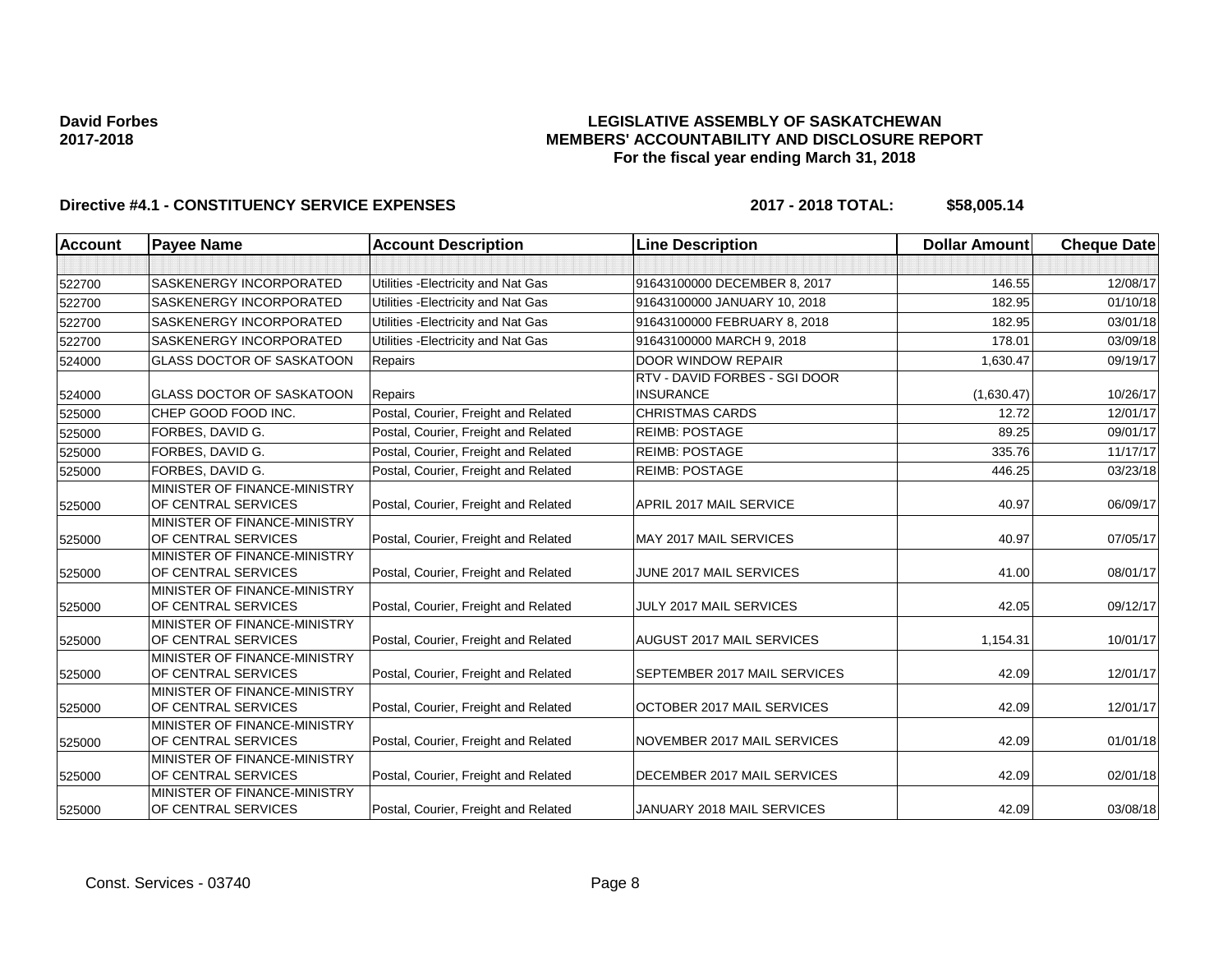## **LEGISLATIVE ASSEMBLY OF SASKATCHEWAN MEMBERS' ACCOUNTABILITY AND DISCLOSURE REPORT For the fiscal year ending March 31, 2018**

| <b>Account</b> | <b>Payee Name</b>                                   | <b>Account Description</b>           | <b>Line Description</b>            | <b>Dollar Amount</b> | <b>Cheque Date</b> |
|----------------|-----------------------------------------------------|--------------------------------------|------------------------------------|----------------------|--------------------|
|                |                                                     |                                      |                                    |                      |                    |
| 525000         | MINISTER OF FINANCE-MINISTRY<br>OF CENTRAL SERVICES | Postal, Courier, Freight and Related | FEBRUARY 2018 MAIL SERVICES        | 42.13                | 03/22/18           |
|                | MINISTER OF FINANCE-MINISTRY                        |                                      |                                    |                      |                    |
| 525000         | OF CENTRAL SERVICES                                 | Postal, Courier, Freight and Related | MARCH 2018 MAIL SERVICES           | 42.11                | 03/31/18           |
| 525000         | <b>WINDMILL FLOWERS</b>                             | Postal, Courier, Freight and Related | <b>FLOWERS</b>                     | 10.00                | 03/01/18           |
| 528000         | NETFORE SYSTEMS INC.                                | <b>Support Services</b>              | SOFTWARE LICENSING AGREEMENT       | 3,180.00             | 07/01/17           |
| 528000         | NETFORE SYSTEMS INC.                                | <b>Support Services</b>              | RTV - PST ON SOFTWARE LICENSING    | (180.00)             | 09/14/17           |
| 528000         | <b>POWERLAND</b>                                    | <b>Support Services</b>              | TECHNOLOGY SUPPORT SERVICES        | 55.45                | 07/01/17           |
| 528000         | <b>POWERLAND</b>                                    | <b>Support Services</b>              | <b>TECHNICAL SERVICE</b>           | 36.97                | 07/12/17           |
| 528000         | <b>POWERLAND</b>                                    | <b>Support Services</b>              | <b>TECHNOLOGY SUPPORT SERVICES</b> | 36.97                | 09/01/17           |
| 528000         | <b>POWERLAND</b>                                    | <b>Support Services</b>              | TECHNOLOGY SUPPORT SERVICES        | 110.90               | 10/01/17           |
| 528000         | POWERLAND                                           | <b>Support Services</b>              | TECHNOLOGY SUPPORT SERVICES        | 73.94                | 11/01/17           |
| 528000         | <b>POWERLAND</b>                                    | <b>Support Services</b>              | TECHNOLOGY SUPPORT SERVICES        | 36.97                | 12/01/17           |
| 528000         | POWERLAND COMPUTERS                                 | <b>Support Services</b>              | TECHNOLOGY SUPPORT SERVICES        | 36.97                | 12/01/17           |
| 528000         | POWERLAND COMPUTERS                                 | <b>Support Services</b>              | TECHNOLOGY SUPPORT SERVICES        | 36.97                | 01/01/18           |
| 529000         | <b>BEAMING CLEAN WINDOWS LTD.</b>                   | <b>General Contractual Services</b>  | <b>WINDOW CLEANING</b>             | 15.48                | 05/01/17           |
| 529000         | <b>BEAMING CLEAN WINDOWS LTD.</b>                   | <b>General Contractual Services</b>  | WINDOW CLEANING                    | 15.48                | 06/01/17           |
| 529000         | <b>BEAMING CLEAN WINDOWS LTD.</b>                   | <b>General Contractual Services</b>  | WINDOW CLEANING                    | 15.48                | 07/01/17           |
| 529000         | <b>BEAMING CLEAN WINDOWS LTD.</b>                   | <b>General Contractual Services</b>  | <b>WINDOW CLEANING</b>             | 15.48                | 07/25/17           |
| 529000         | <b>BEAMING CLEAN WINDOWS LTD.</b>                   | <b>General Contractual Services</b>  | <b>WINDOW CLEANING AUG/17</b>      | 15.48                | 09/01/17           |
| 529000         | <b>BEAMING CLEAN WINDOWS LTD.</b>                   | <b>General Contractual Services</b>  | <b>WINDOW CLEANING</b>             | 15.48                | 10/01/17           |
| 529000         | <b>BEAMING CLEAN WINDOWS LTD.</b>                   | <b>General Contractual Services</b>  | WINDOW CLEANING OCTOBER 2017       | 15.48                | 10/25/17           |
| 529000         | <b>BEAMING CLEAN WINDOWS LTD.</b>                   | <b>General Contractual Services</b>  | <b>WINDOW CLEANING</b>             | 15.48                | 12/01/17           |
| 529000         | <b>BEAMING CLEAN WINDOWS LTD.</b>                   | <b>General Contractual Services</b>  | <b>WINDOW CLEANING</b>             | 15.48                | 12/22/17           |
| 529000         | BEAMING CLEAN WINDOWS LTD.                          | <b>General Contractual Services</b>  | <b>WINDOW CLEANING</b>             | 15.48                | 02/01/18           |
| 529000         | <b>BEAMING CLEAN WINDOWS LTD.</b>                   | <b>General Contractual Services</b>  | <b>WINDOW CLEANING</b>             | 16.24                | 03/01/18           |
| 529000         | <b>BEAMING CLEAN WINDOWS LTD.</b>                   | <b>General Contractual Services</b>  | <b>WINDOW CLEANING</b>             | 15.93                | 03/31/18           |
| 529000         | <b>COSMOPOLITAN INDUSTRIES LTD.</b>                 | <b>General Contractual Services</b>  | SHREDDING SERVICES                 | 45.00                | 07/01/17           |
| 529000         | HEL CONSTRUCTION LTD.                               | <b>General Contractual Services</b>  | CARPET INSTALLATION - NO GST       | 1,725.00             | 04/01/17           |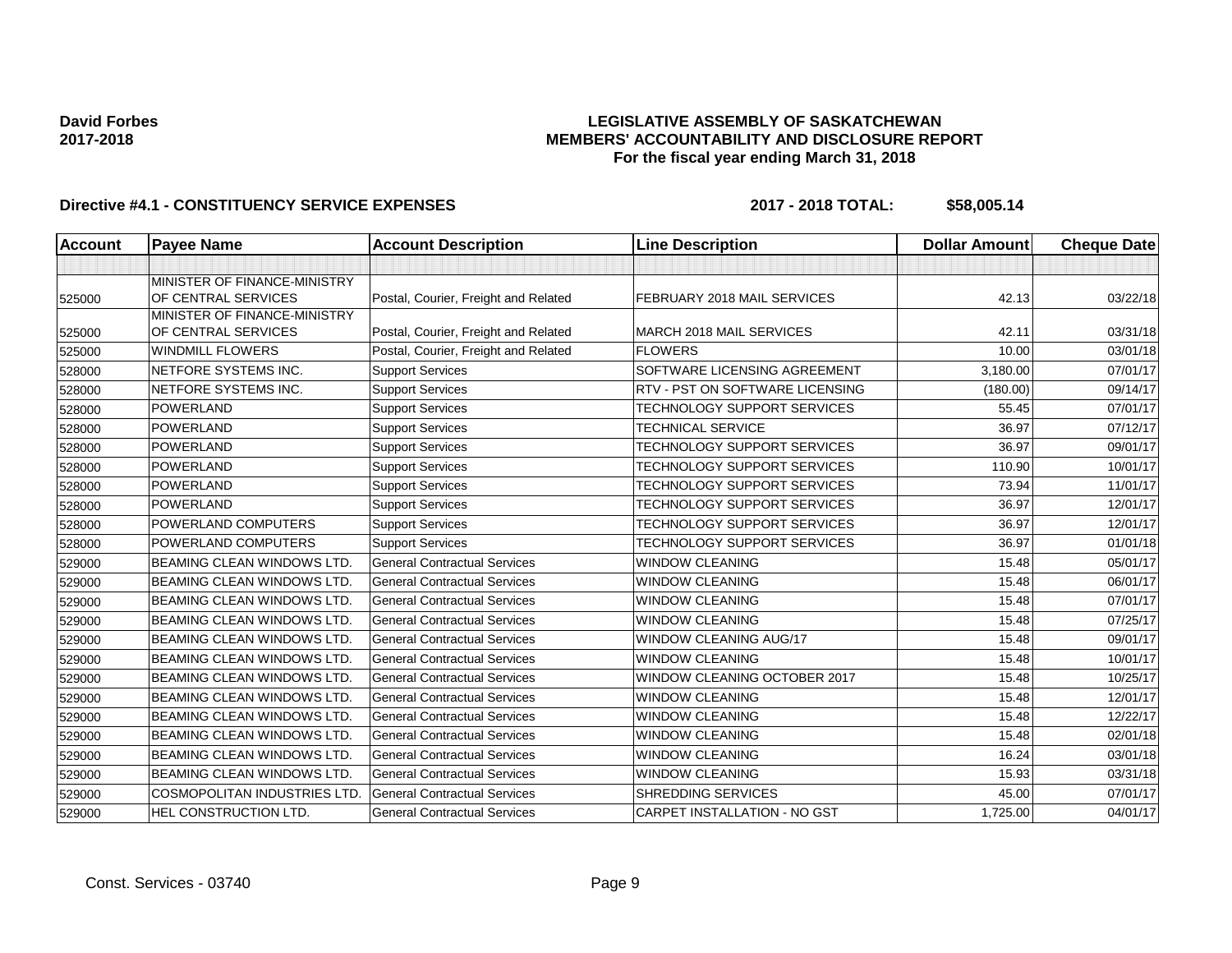## **LEGISLATIVE ASSEMBLY OF SASKATCHEWAN MEMBERS' ACCOUNTABILITY AND DISCLOSURE REPORT For the fiscal year ending March 31, 2018**

| <b>Account</b> | <b>Payee Name</b>                               | <b>Account Description</b>              | <b>Line Description</b>              | <b>Dollar Amount</b> | <b>Cheque Date</b> |
|----------------|-------------------------------------------------|-----------------------------------------|--------------------------------------|----------------------|--------------------|
|                |                                                 |                                         |                                      |                      |                    |
| 529000         | NEAT CARE & UPKEEP CO.                          | <b>General Contractual Services</b>     | OFFICE CLEANING                      | 166.95               | 06/01/17           |
| 529000         | <b>NEAT CARE &amp; UPKEEP CO.</b>               | <b>General Contractual Services</b>     | OFFICE CLEANING                      | 111.30               | 06/01/17           |
| 529000         | <b>NEAT CARE &amp; UPKEEP CO.</b>               | <b>General Contractual Services</b>     | MLA OFFICE JANITORIAL SERVICE JUN/17 | 111.30               | 06/01/17           |
| 529000         | <b>NEAT CARE &amp; UPKEEP CO.</b>               | <b>General Contractual Services</b>     | JULY 2017 OFFICE CLEANING            | 111.30               | 07/10/17           |
| 529000         | <b>NEAT CARE &amp; UPKEEP CO.</b>               | <b>General Contractual Services</b>     | MLA OFFICE JANTORIAL-NO GST AUG/17   | 111.30               | 09/01/17           |
| 529000         | <b>NEAT CARE &amp; UPKEEP CO.</b>               | <b>General Contractual Services</b>     | MLA OFFICE JANITORIAL SERVICE SEP/17 | 166.95               | 10/06/17           |
| 529000         | <b>NEAT CARE &amp; UPKEEP CO.</b>               | <b>General Contractual Services</b>     | MLA OFFICE JANITORIAL SERVICE DEC/17 | 111.30               | 01/01/18           |
| 529000         | <b>NEAT CARE &amp; UPKEEP CO.</b>               | <b>General Contractual Services</b>     | MLA OFFICE JANITORIAL SERVICE OCT/17 | 111.30               | 02/01/18           |
| 529000         | <b>NEAT CARE &amp; UPKEEP CO.</b>               | <b>General Contractual Services</b>     | MLA OFFICE JANITORIAL SERVICE JAN/18 | 55.65                | 02/01/18           |
| 529000         | <b>NEAT CARE &amp; UPKEEP CO.</b>               | <b>General Contractual Services</b>     | MLA OFFICE JANITORIAL SERVICE NOV/17 | 111.30               | 02/01/18           |
| 529000         | <b>NEAT CARE &amp; UPKEEP CO.</b>               | <b>General Contractual Services</b>     | MLA OFFICE JANITORIAL SERVICE FEB/18 | 55.65                | 02/04/18           |
| 529000         | <b>NEAT CARE &amp; UPKEEP CO.</b>               | <b>General Contractual Services</b>     | MLA OFFICE JANITORIAL SERVICE FEB/18 | 55.65                | 03/01/18           |
| 529000         | <b>NEAT CARE &amp; UPKEEP CO.</b>               | <b>General Contractual Services</b>     | MLA OFFICE JANITORIAL SERVICE MAR/18 | 55.65                | 03/04/18           |
| 529000         | <b>NEAT CARE &amp; UPKEEP CO.</b>               | <b>General Contractual Services</b>     | MLA OFFICE JANITORIAL SERVICE MAR/18 | 55.65                | 03/18/18           |
| 529000         | SPI HEALTH & SAFETY INC.                        | <b>General Contractual Services</b>     | FIRE EXTINGUISHER SERVICING          | 53.00                | 11/01/17           |
| 529200         | OUTSASKATOON INC.                               | <b>Professional Development</b>         | PROFESSIONAL DEVELOPMENT             | 50.00                | 02/07/18           |
| 530000         | UNITE DIGITAL MARKETING CO-<br><b>OPERATIVE</b> | <b>Communications Development Costs</b> | COMMUNICATION STRATEGY - NO GST      | 291.50               | 07/01/17           |
| 530100         | BELL MEDIA INC.                                 | <b>Communcations Production</b>         | <b>ADVERTISING</b>                   | 25.00                | 03/01/18           |
| 530500         | <b>ABORIGINAL CONSULTING</b><br>SERVICES (ACS)  | Media Placement                         | <b>ADVERTISING</b>                   | 220.00               | 07/01/17           |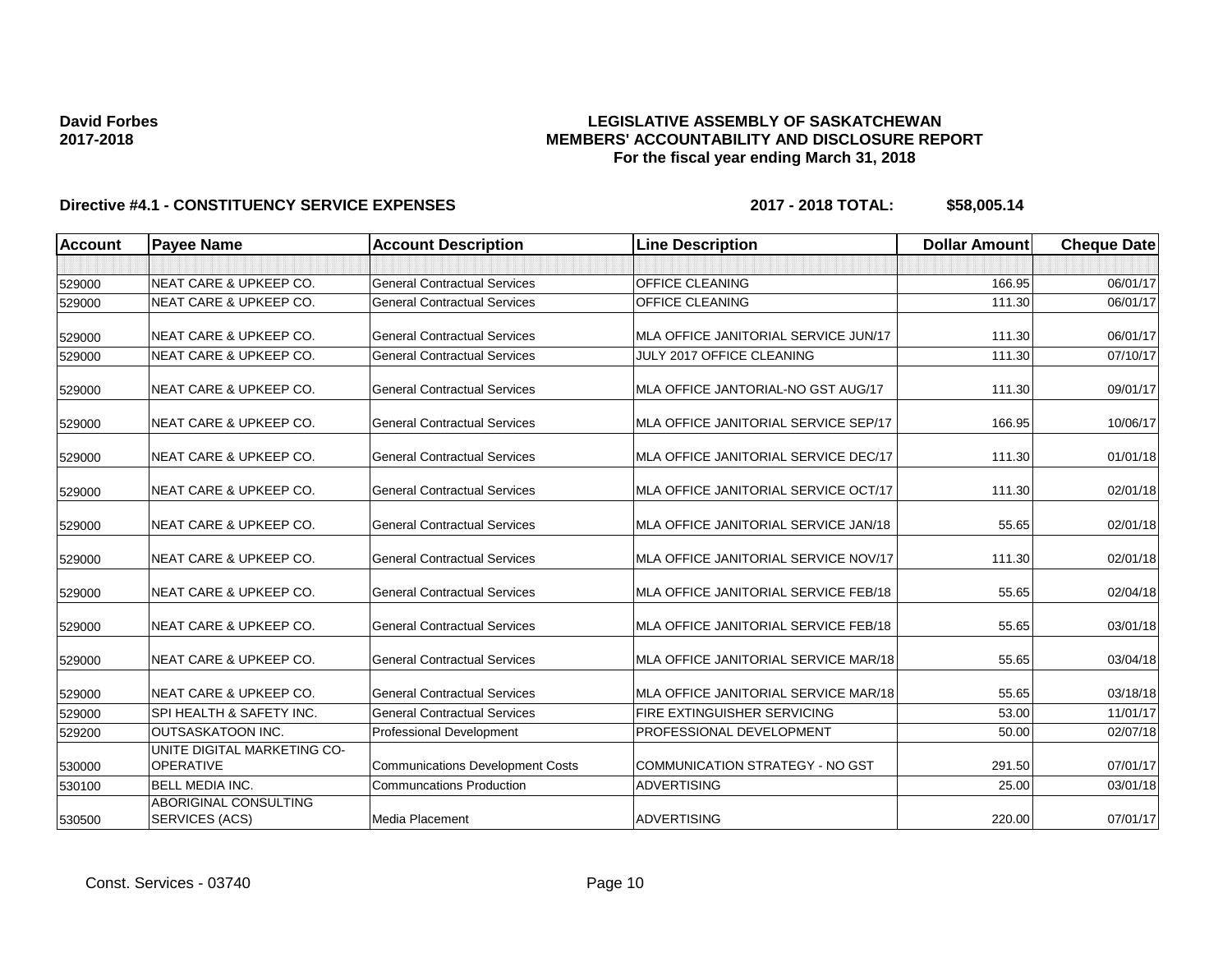## **LEGISLATIVE ASSEMBLY OF SASKATCHEWAN MEMBERS' ACCOUNTABILITY AND DISCLOSURE REPORT For the fiscal year ending March 31, 2018**

| <b>Account</b> | <b>Payee Name</b>                                  | <b>Account Description</b> | <b>Line Description</b>         | <b>Dollar Amount</b> | <b>Cheque Date</b> |
|----------------|----------------------------------------------------|----------------------------|---------------------------------|----------------------|--------------------|
|                |                                                    |                            |                                 |                      |                    |
| 530500         | <b>BEDFORD ROAD COLLEGIATE</b><br><b>INSTITUTE</b> | Media Placement            | ADVERTISING - DAVID FORBES, MLA | 250.00               | 06/01/17           |
| 530500         | BEDFORD ROAD COLLEGIATE<br><b>INSTITUTE</b>        | Media Placement            | <b>ADVERTISING</b>              | 500.00               | 02/13/18           |
| 530500         | <b>BELL MEDIA INC.</b>                             | Media Placement            | <b>ADVERTISING</b>              | 86.20                | 03/01/18           |
| 530500         | <b>BELL MEDIA INC.</b>                             | Media Placement            | <b>ADVERTISING</b>              | 129.94               | 03/01/18           |
| 530500         | <b>BELL MEDIA INC.</b>                             | Media Placement            | <b>ADVERTISING</b>              | 363.80               | 03/01/18           |
| 530500         | <b>BELL MEDIA INC.</b>                             | Media Placement            | <b>ADVERTISING</b>              | 69.98                | 03/01/18           |
| 530500         | <b>CASWELL COMMUNITY</b><br><b>ASSOCIATION</b>     | Media Placement            | <b>ADVERTISING</b>              | 95.00                | 07/01/17           |
| 530500         | <b>CASWELL COMMUNITY</b><br><b>ASSOCIATION</b>     | Media Placement            | <b>ADVERTISING</b>              | 47.50                | 01/01/18           |
| 530500         | CHABAD LUBAVITCH OF<br><b>SASKATOON</b>            | Media Placement            | <b>ADVERTISING</b>              | 140.00               | 01/03/18           |
| 530500         | EN VOGUE PHOTOGRAPHY                               | Media Placement            | PHOTOGRAPHER SERVICES           | 74.20                | 10/01/17           |
| 530500         | KNIGHTS OF COLUMBUS INDOOR<br><b>GAMES</b>         | Media Placement            | <b>ADVERTISING</b>              | 120.00               | 02/01/18           |
| 530500         | LB SIGNS LTD.                                      | Media Placement            | <b>DOOR DECAL ADVERTISING</b>   | 206.70               | 10/03/17           |
| 530500         | LIVE FIVE                                          | <b>Media Placement</b>     | <b>ADVERTISING</b>              | 150.00               | 09/01/17           |
| 530500         | MISTER PRINT PRODUCTIONS LTD.                      | Media Placement            | PARADE CAR MAGNETS              | 19.08                | 08/16/17           |
| 530500         | MOUNT ROYAL COMMUNITY<br><b>ASSOCIATION</b>        | Media Placement            | <b>ADVERTISING</b>              | 50.00                | 07/01/17           |
| 530500         | MOUNT ROYAL COMMUNITY<br><b>ASSOCIATION</b>        | Media Placement            | <b>ADVERTISING</b>              | 50.00                | 07/01/17           |
| 530500         | MOUNT ROYAL COMMUNITY<br><b>ASSOCIATION</b>        | Media Placement            | <b>ADVERTISING</b>              | 100.00               | 01/24/18           |
| 530500         | <b>MOUNT ROYAL COMMUNITY</b><br><b>ASSOCIATION</b> | Media Placement            | <b>ADVERTISING</b>              | 100.00               | 02/14/18           |
| 530500         | <b>MOUNT ROYAL COMMUNITY</b><br><b>ASSOCIATION</b> | Media Placement            | <b>ADVERTISING</b>              | 100.00               | 02/14/18           |
| 530500         | PERSEPHONE THEATRE                                 | Media Placement            | <b>ADVERTISING</b>              | 200.00               | 03/27/18           |
| 530500         | PLANET S MAGAZINE                                  | Media Placement            | <b>ADVERTISING</b>              | 128.24               | 03/01/18           |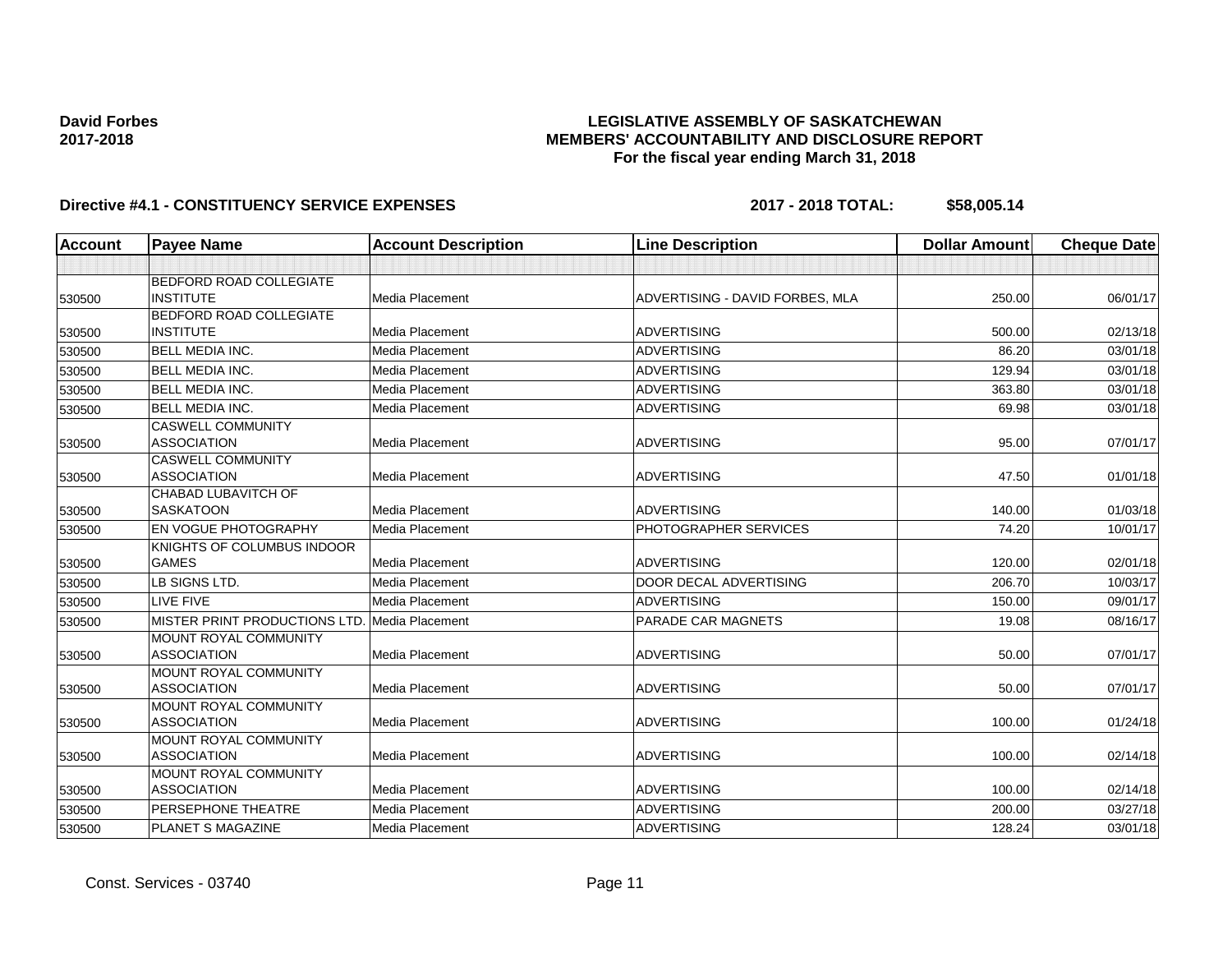## **LEGISLATIVE ASSEMBLY OF SASKATCHEWAN MEMBERS' ACCOUNTABILITY AND DISCLOSURE REPORT For the fiscal year ending March 31, 2018**

| Account | <b>Payee Name</b>                            | <b>Account Description</b>    | <b>Line Description</b>                                | <b>Dollar Amount</b> | <b>Cheque Date</b> |
|---------|----------------------------------------------|-------------------------------|--------------------------------------------------------|----------------------|--------------------|
|         |                                              |                               |                                                        |                      |                    |
| 530500  | SASK. SPORTS HALL OF FAME &<br><b>MUSEUM</b> | Media Placement               | ADVERTISING - NO GST                                   | 45.45                | 10/01/17           |
|         | <b>SASKATCHEWAN YOUTH</b>                    |                               |                                                        |                      |                    |
| 530500  | PARLIAMENT                                   | Media Placement               | <b>ADVERTISING</b>                                     | 33.33                | 01/02/18           |
|         | <b>SASKATOON DIVERSITY NETWORK</b>           |                               |                                                        |                      |                    |
| 530500  | INC.                                         | Media Placement               | <b>ADVERTISING</b>                                     | 175.00               | 07/06/17           |
| 530500  | SASKATOON EXPRESS MAGAZINE                   | Media Placement               | <b>ADVERTISING</b>                                     | 68.75                | 06/01/17           |
| 530500  | SASKATOON EXPRESS MAGAZINE                   | Media Placement               | <b>ADVERTISING</b>                                     | 76.00                | 01/01/18           |
| 530500  | SASKATOON EXPRESS MAGAZINE                   | Media Placement               | <b>ADVERTISING</b>                                     | 195.00               | 03/26/18           |
| 530500  | ST. ANDREW'S COLLEGE                         | Media Placement               | <b>ADVERTISING</b>                                     | 75.00                | 05/01/17           |
| 530500  | VAN BEEK, RAEANNE                            | <b>Media Placement</b>        | <b>ADVERTISING</b>                                     | 105.00               | 10/01/17           |
| 530800  | <b>PRINTWEST</b>                             | Publications                  | NEWSLETTER - NO GST                                    | 821.50               | 11/01/17           |
| 530800  | PRINTWEST                                    | Publications                  | <b>BROCHURES</b>                                       | 5,000.00             | 03/29/18           |
| 530900  | CHEP GOOD FOOD INC.                          | <b>Promotional Items</b>      | <b>CHRISTMAS CARDS</b>                                 | 853.30               | 12/01/17           |
| 530900  | FORBES, DAVID G.                             | <b>Promotional Items</b>      | <b>REIMB: GREETING CARDS</b>                           | 14.99                | 07/08/17           |
| 530900  | FORBES, DAVID G.                             | <b>Promotional Items</b>      | REIMB: GREETING CARDS/MISC & OFFICE<br><b>SUPPLIES</b> | 21.38                | 09/01/17           |
| 530900  | FORBES, DAVID G.                             | <b>Promotional Items</b>      | <b>REIMB: WREATH</b>                                   | 55.00                | 11/16/17           |
| 530900  | <b>WINDMILL FLOWERS</b>                      | Promotional Items             | <b>FLOWERS</b>                                         | 225.60               | 11/10/17           |
| 530900  | <b>WINDMILL FLOWERS</b>                      | <b>Promotional Items</b>      | <b>FLOWERS</b>                                         | 251.54               | 03/01/18           |
| 530900  | <b>WINDMILL FLOWERS</b>                      | <b>Promotional Items</b>      | <b>FLOWERS</b>                                         | 79.50                | 03/01/18           |
| 530900  | <b>WINDMILL FLOWERS</b>                      | <b>Promotional Items</b>      | <b>FLOWERS</b>                                         | 215.60               | 03/29/18           |
| 531100  | LB SIGNS LTD.                                | <b>Exhibits and Displays</b>  | WINDOW DECAL-NO GST, PST APPLIES                       | 204.75               | 06/01/17           |
| 542000  | CIBART, SARAH J                              | Travel                        | C.A. TRAVEL APRIL 2017                                 | 36.17                | 04/20/17           |
| 542000  | CIBART, SARAH J                              | Travel                        | C.A. TRAVEL                                            | 19.00                | 07/04/17           |
| 542000  | REID, GRAHAM                                 | Travel                        | C.A. TRAVEL OCTOBER 16-17, 2017                        | 235.57               | 11/01/17           |
| 542000  | RICHERT, DANIEL                              | Travel                        | C.A. TRAVEL & OFFICE SUPPLIES                          | 5.40                 | 06/02/17           |
| 550200  | FORBES, DAVID G.                             | Books, Mags and Ref Materials | <b>REIMB: BOOK</b>                                     | 20.95                | 03/01/18           |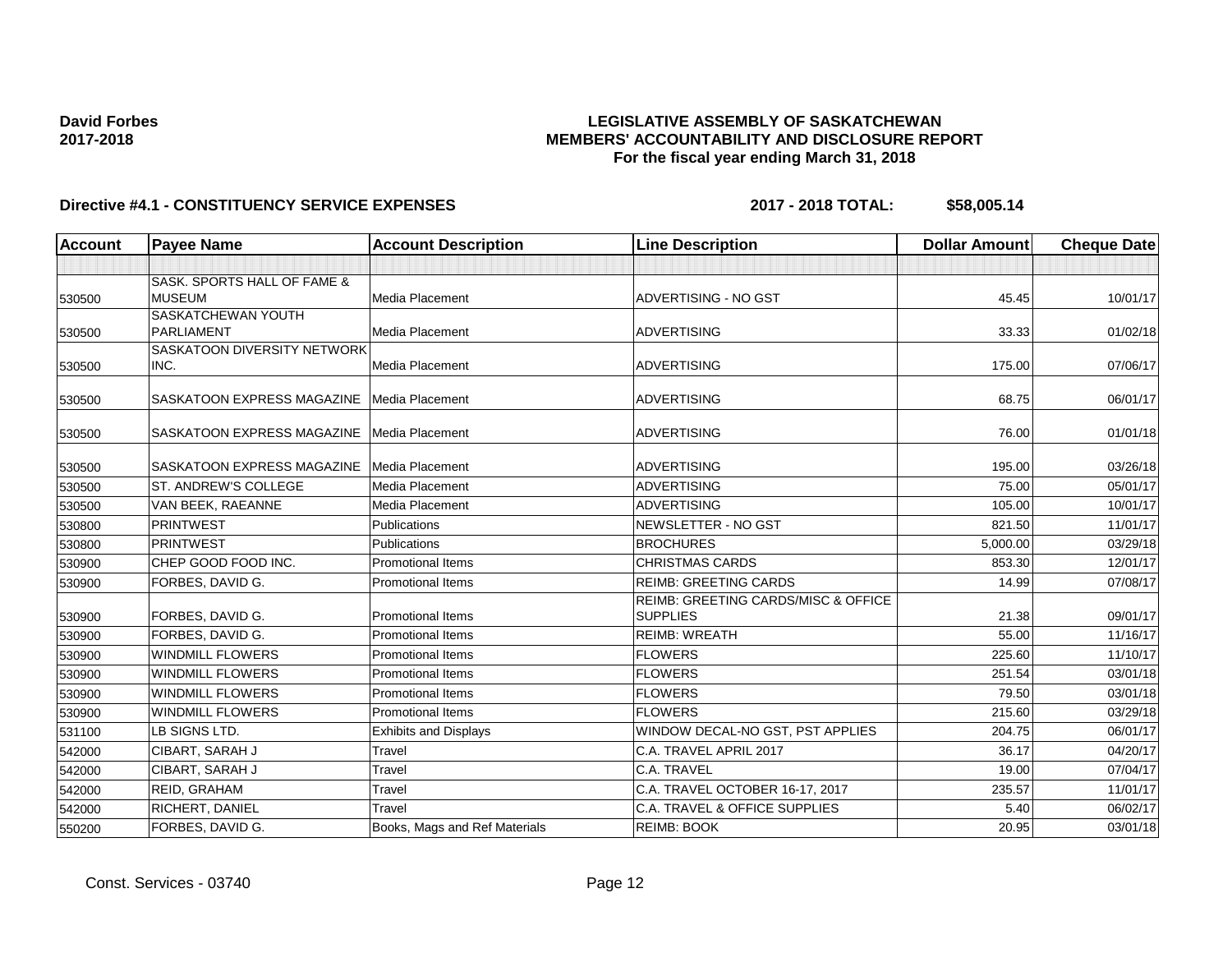## **LEGISLATIVE ASSEMBLY OF SASKATCHEWAN MEMBERS' ACCOUNTABILITY AND DISCLOSURE REPORT For the fiscal year ending March 31, 2018**

| <b>Account</b> | <b>Payee Name</b>                       | <b>Account Description</b>           | <b>Line Description</b>                                           | <b>Dollar Amount</b> | <b>Cheque Date</b> |
|----------------|-----------------------------------------|--------------------------------------|-------------------------------------------------------------------|----------------------|--------------------|
|                |                                         |                                      |                                                                   |                      |                    |
| 555000         | <b>CAN-COM SATELLITE &amp; CELLULAR</b> | <b>Other Material and Supplies</b>   | <b>CAR CHARGER</b>                                                | 42.39                | 04/03/17           |
| 555000         | FORBES, DAVID G.                        | Other Material and Supplies          | <b>REIMB: GREETING CARDS/MISC &amp; OFFICE</b><br><b>SUPPLIES</b> | 177.10               | 09/01/17           |
| 555000         | FORBES, DAVID G.                        | Other Material and Supplies          | <b>REIMB: MISC. &amp; OFFICE SUPPLIES</b>                         | 287.18               | 09/17/17           |
| 555000         | FORBES, DAVID G.                        | Other Material and Supplies          | <b>REIMB: MISC. &amp; OFFICE SUPPLIES</b>                         | 11.09                | 11/19/17           |
| 555000         | FORBES, DAVID G.                        | Other Material and Supplies          | <b>REIMB: MISC. &amp; OFFICE SUPPLIES</b>                         | 25.79                | 12/19/17           |
| 555000         | HBI OFFICE PLUS INC.                    | Other Material and Supplies          | MISC. & OFFICE SUPPLIES                                           | 93.31                | 08/01/17           |
| 555000         | HBI OFFICE PLUS INC.                    | Other Material and Supplies          | MISC. & OFFICE SUPPLIES                                           | 51.47                | 09/14/17           |
| 555000         | HBI OFFICE PLUS INC.                    | Other Material and Supplies          | <b>OFFICE SUPPLIES</b>                                            | 97.31                | 12/01/17           |
| 555000         | HBI OFFICE PLUS INC.                    | Other Material and Supplies          | MISC. & OFFICE SUPPLIES                                           | 526.26               | 03/23/18           |
| 555000         | <b>POWERLAND</b>                        | Other Material and Supplies          | <b>TONER</b>                                                      | 104.94               | 06/01/17           |
| 555000         | <b>RICHERT, DANIEL</b>                  | Other Material and Supplies          | C.A. TRAVEL & OFFICE SUPPLIES                                     | 51.69                | 06/02/17           |
| 555000         | <b>SUPREME BASICS</b>                   | Other Material and Supplies          | <b>OFFICE SUPPLIES</b>                                            | 57.99                | 06/01/17           |
| 555080         | FORBES, DAVID G.                        | Other Misc Material and Supplies     | <b>REIMB: FRAMING SERVICES</b>                                    | 349.45               | 09/01/17           |
| 564300         | FORBES, DAVID G.                        | Computer Hardware - Exp.             | REIMB: 8GB IMAC 3.4&APPLECARE                                     | 2,295.90             | 10/01/17           |
| 564300         | FORBES, DAVID G.                        | Computer Hardware - Exp.             | RTV - DAVID FORBES - SGI IPAD<br><b>INSURANCE</b>                 | (1,583.95)           | 10/26/17           |
| 564600         | FORBES, DAVID G.                        | Computer Software - Exp              | <b>REIMB: ANTI-VIRUS RENEWAL</b>                                  | 160.93               | 05/01/17           |
| 565200         | <b>ACTION OFFICE INTERIORS</b>          | Office Furniture and Equipment - Exp | <b>OFFICE FURNITURE</b>                                           | 6,549.96             | 06/01/17           |
| 565200         | <b>ACTION OFFICE INTERIORS</b>          | Office Furniture and Equipment - Exp | OFFICE CHAIR                                                      | 315.88               | 06/01/17           |
| 565200         | FORBES, DAVID G.                        | Office Furniture and Equipment - Exp | <b>REIMB: TV MOUNT</b>                                            | 166.49               | 06/01/17           |
| 565200         | FORBES, DAVID G.                        | Office Furniture and Equipment - Exp | <b>REIMB: PRINTER</b>                                             | 233.37               | 02/01/18           |
| 588950         |                                         |                                      | Prepaid Expense Adjustment                                        | (795.00)             | 03/31/18           |
| 588950         |                                         |                                      | Prepaid Expense Adjustment                                        | 1,620.00             | 04/01/17           |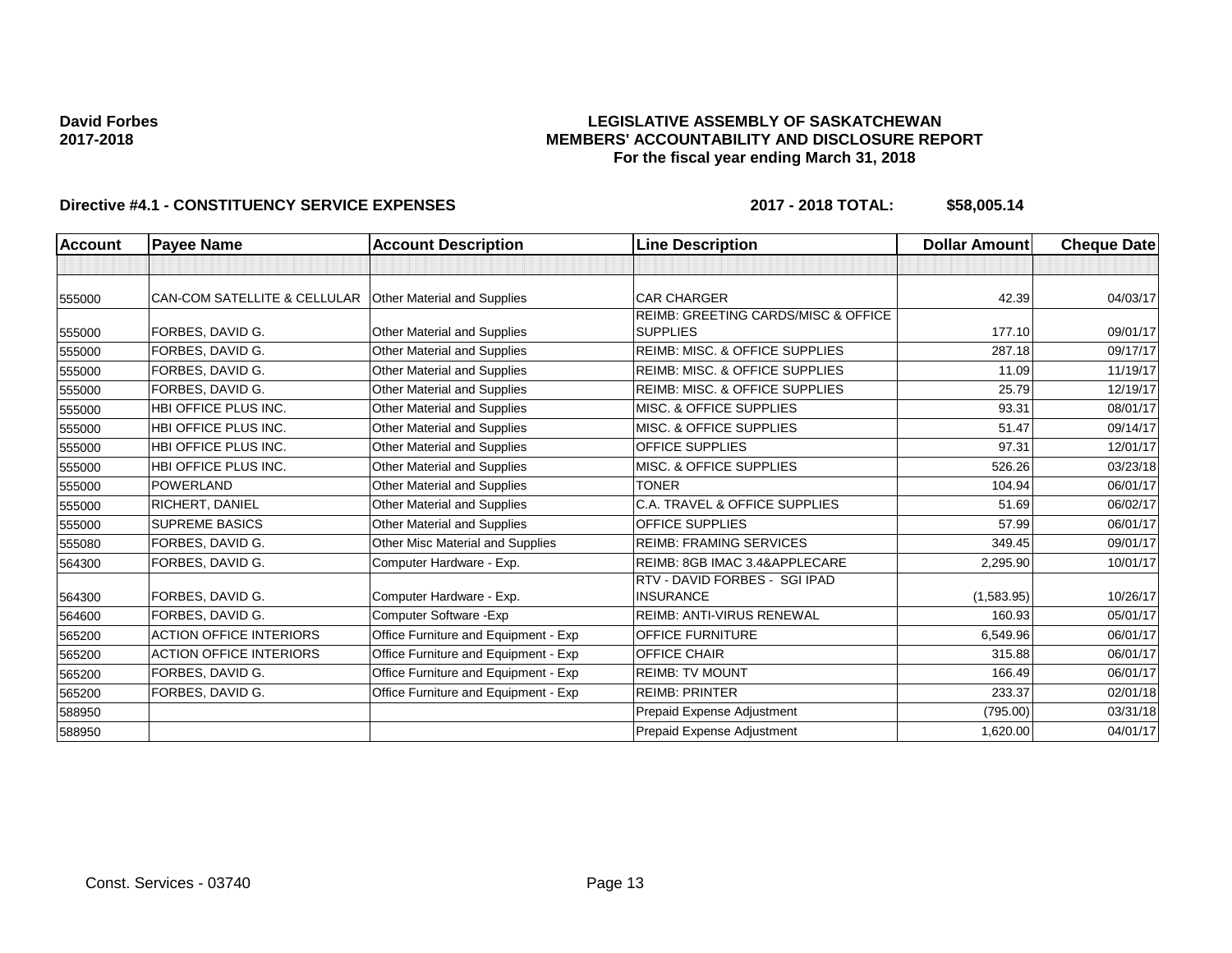## **LEGISLATIVE ASSEMBLY OF SASKATCHEWAN MEMBERS' ACCOUNTABILITY AND DISCLOSURE REPORT For the fiscal year ending March 31, 2018**

# Directive #6 - CONSTITUENCY ASSISTANT EXPENSES 2017 - 2018 TOTAL: \$61,227.92

| <b>Account</b> | <b>Payee Name</b>     | <b>Account Description</b> | <b>Dollar Amount</b> | <b>Cheque Date</b> |
|----------------|-----------------------|----------------------------|----------------------|--------------------|
|                |                       |                            |                      |                    |
| 513000         | CIBART, SARAH J       | Out-of-Scope Permanent     | 1,624.49             | 04/11/17           |
| 513000         | CIBART, SARAH J       | Out-of-Scope Permanent     | $-1,624.49$          | 04/11/17           |
| 513000         | CIBART, SARAH J       | Out-of-Scope Permanent     | 2030.62              | 04/25/17           |
| 513000         | CIBART, SARAH J       | Out-of-Scope Permanent     | 2,030.62             | 05/09/17           |
| 513000         | CIBART, SARAH J       | Out-of-Scope Permanent     | 2,030.62             | 05/24/17           |
| 513000         | CIBART, SARAH J       | Out-of-Scope Permanent     | 1015.31              | 06/06/17           |
| 513000         | CIBART, SARAH J       | Out-of-Scope Permanent     | 2030.62              | 06/20/17           |
| 513000         | CIBART, SARAH J       | Out-of-Scope Permanent     | 2030.62              | 07/05/17           |
| 513000         | CIBART, SARAH J       | Out-of-Scope Permanent     | 2030.62              | 07/18/17           |
| 513000         | CIBART, SARAH J       | Out-of-Scope Permanent     | 2030.62              | 08/01/17           |
| 513000         | CIBART, SARAH J       | Out-of-Scope Permanent     | 2030.62              | 08/15/17           |
| 513000         | CIBART, SARAH J       | Out-of-Scope Permanent     | 2,030.62             | 08/29/17           |
| 513000         | CIBART, SARAH J       | Out-of-Scope Permanent     | 2,030.62             | 09/12/17           |
| 513000         | CIBART, SARAH J       | Out-of-Scope Permanent     | 2030.62              | 09/26/17           |
| 513000         | CIBART, SARAH J       | Out-of-Scope Permanent     | 208.7                | 10/11/17           |
| 513000         | CIBART, SARAH J       | Out-of-Scope Permanent     | $-70.51$             | 02/13/18           |
| 513000         | <b>REID, GRAHAM S</b> | Out-of-Scope Permanent     | 1,854.00             | 10/24/17           |
| 513000         | REID, GRAHAM S        | Out-of-Scope Permanent     | 1,854.00             | 11/07/17           |
| 513000         | REID, GRAHAM S        | Out-of-Scope Permanent     | 1,854.00             | 11/21/17           |
| 513000         | <b>REID, GRAHAM S</b> | Out-of-Scope Permanent     | 1,854.00             | 12/05/17           |
| 513000         | <b>REID, GRAHAM S</b> | Out-of-Scope Permanent     | 1,854.00             | 12/19/17           |
| 513000         | <b>REID, GRAHAM S</b> | Out-of-Scope Permanent     | 1854                 | 01/03/18           |
| 513000         | <b>REID, GRAHAM S</b> | Out-of-Scope Permanent     | 1,854.00             | 01/16/18           |
| 513000         | REID, GRAHAM S        | Out-of-Scope Permanent     | 1,854.00             | 02/01/18           |
| 513000         | REID, GRAHAM S        | Out-of-Scope Permanent     | 1854                 | 02/13/18           |
| 513000         | REID, GRAHAM S        | Out-of-Scope Permanent     | 1,854.00             | 03/01/18           |
| 513000         | REID, GRAHAM S        | Out-of-Scope Permanent     | 1,854.00             | 03/13/18           |
| 513000         | REID, GRAHAM S        | Out-of-Scope Permanent     | 1,854.00             | 03/27/18           |
| 513000         | <b>REID, GRAHAM S</b> | Out-of-Scope Permanent     | 1,854.00             | 04/10/18           |